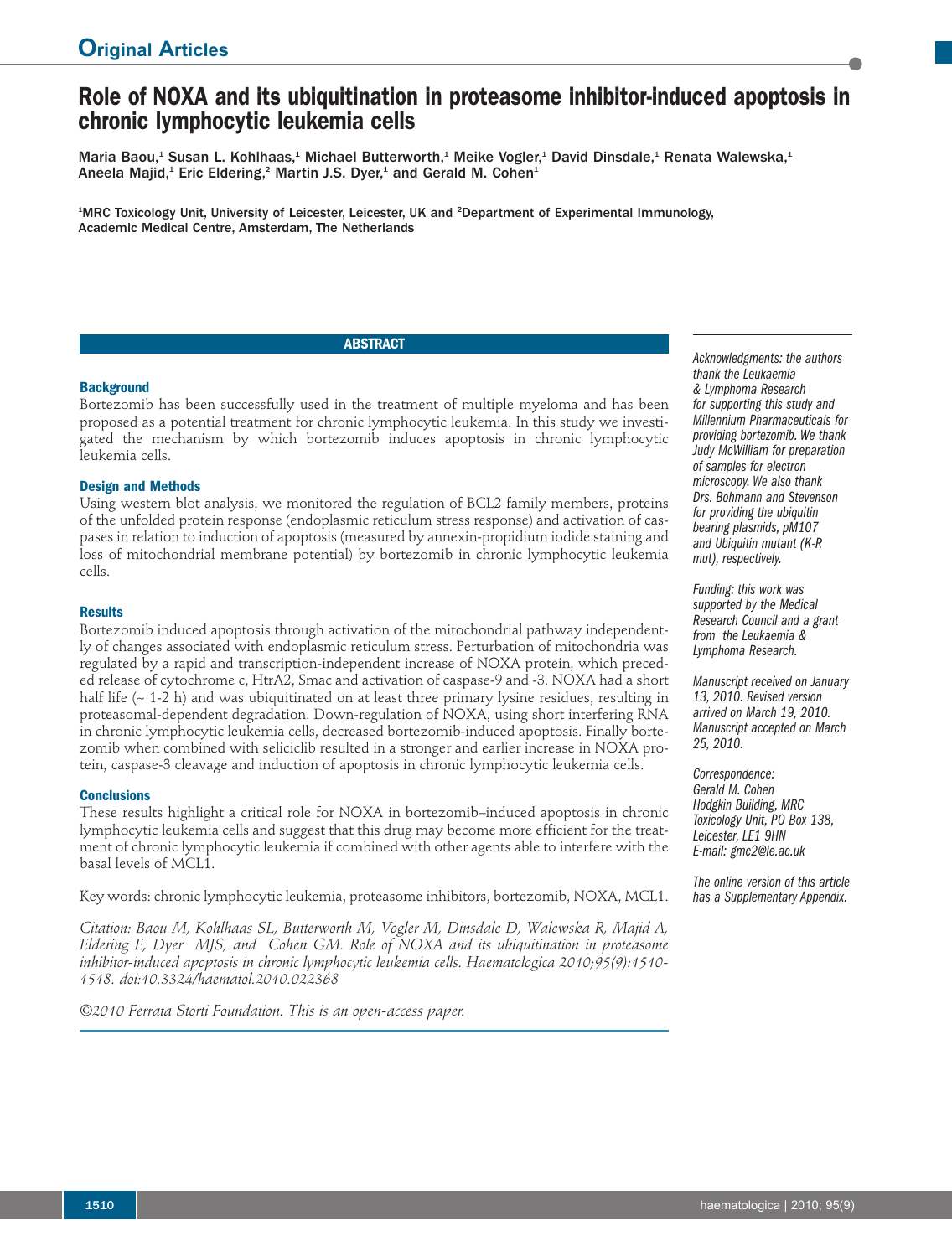# **Introduction**

Chronic lymphocytic leukemia (CLL) is the most common form of adult leukemia in the western world, characterized by the clonal accumulation of CD5+ CD19+ and CD23+ cells. <sup>1</sup> Unmutated *IGHV* gene segment usage, ZAP-70 expression, deletion of 17p, *p53* mutation and high CD38-expression are each associated with poor prognosis. <sup>2</sup> Novel therapies that may be effective, especially in the latter group, and are currently being tested in CLL and other hematologic malignancies include BCL2 inhibitors, such as ABT-263, histone deacetylase inhibitors, such as depsipeptide and LBH589, natural plant-derived products such as flavopiridol, and proteasome inhibitors, such as bortezomib. 3-5 These agents induce apoptosis partly by modifying the balance between pro-apoptotic and anti-apoptotic BCL2 family members. Anti-apoptotic members include BCL2, BCL-XL, MCL1 and BCL2A1, whereas pro-apoptotic members include BAX and BAK as well as BH3-only proteins, such as BIM, PUMA, NOXA, BID and BIK. 3-5

Proteasome inhibitors have emerged as promising new drugs for tumor therapy because of their selectivity towards transformed, highly proliferating cells. 6,7 Bortezomib is currently the only proteasomal inhibitor

used clinically and it has been successfully administered in the treatment of multiple myeloma, either as a single drug or in combination. <sup>8</sup> These results encouraged an investigation of its potential in CLL. <sup>9</sup> The results of this phase I clinical trial were rather disappointing. <sup>9</sup> Previous studies had shown that the proteasome inhibitors, MG132 and lactacystin, induce apoptosis in cells by inducing a conformational change of BAX, mitochondrial perturbation and subsequent processing and activation of caspase-3. 10,11 Recent studies have found that proteasome inhibitors induce NOXA protein in many cell types and occasionally BIM and BIK. 12-16 Due to the accumulation of incompletely degraded proteins, proteasome inhibitors result in the activation of the unfolded protein response and consequent endoplasmic reticulum stress response, which is particularly evident in multiple myeloma and pancreatic cells. 17-19 In this study, we explored the detailed mechanism of proteasome inhibitor-induced apoptosis in CLL cells.

# **Design and Methods**

*Chronic lymphocytic leukemia cells and cell lines* CLL cells were obtained from leukemic patients during routine



Figure 1. Induction of caspase-dependent apoptosis by bortezomib and MG132 in CLL cells. (A and B) CLL cells from 36 patients were left unstimulated or were exposed to 10 or 100 nM bortezomib (B10, B100, respectively) or MG132 (1 µM) for 4-16 h. Apoptosis was measured by (A) TMRE or (B) annexin V-propidium iodide (ANN-PI) staining. Results shown are the mean  $\pm$  sem and \* denotes statistical significance with a *P* value <0.01 compared to unstimulated control cells. (C) CLL cells from four patients were exposed to bortezomib (10 nM) or MG132 (1 mM) for 16 h in the presence or absence of z-VAD.fmk and apoptosis was monitored by TMRE and annexin V-propidium iodide (ANN-PI). Results shown are the mean ± sem and \* denotes statistical significance with a *P* value <0.01. (D) Western blot analysis for caspase-9, -8 and –3 cleavage in cells exposed to DMSO, bortezomib or MG132 for 2-16 h. The proform as well as the cleaved products for each caspase are indicated. The percentage of phosphatidylserine-positive cells is shown below the blot. (E) Western blot analysis for cytochrome c, HtrA2 and Smac in cytosolic and mitochondrial fractions prepared from CLL cells exposed to either MG132 or bortezomib for 4-16 h. COX IV and b-actin served as loading controls for mitochondrial and cytosolic fractions, respectively.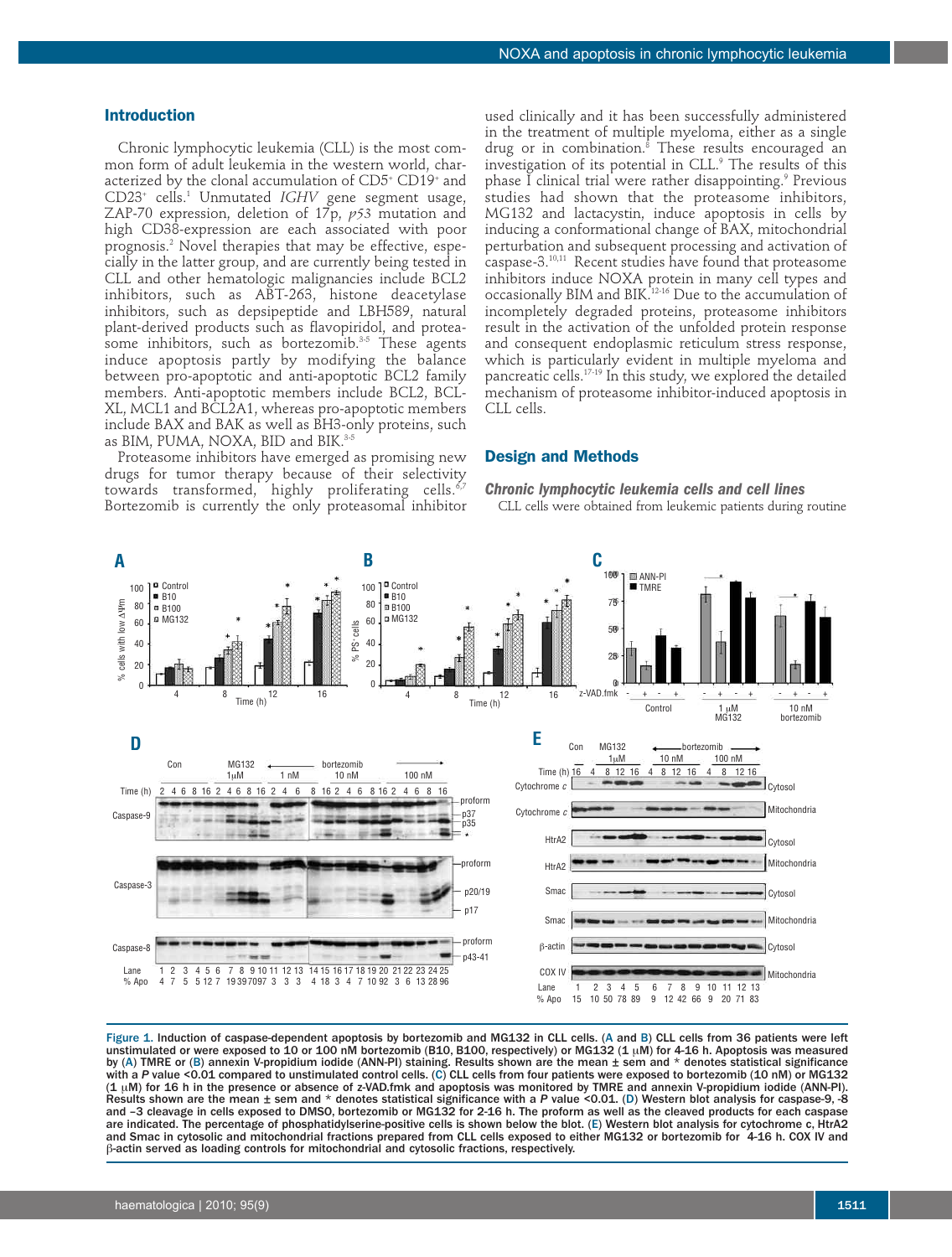diagnosis. Only patients with no previous treatment within the last 6 months were included in this study. Further details on the lymphocyte purification and culture are given in the *Online Supplementary Design and Methods*.

NALM6 (pre-B acute lymphoblastic leukemia), U266 (multiple myeloma) and Z138 (mantle cell lymphoma) cell lines were maintained in RPMI1640 supplemented with 10% fetal calf serum, penicillin, streptomycin (50 µg/mL), and L-glutamine (5 mM) and exposed to bortezomib (10 nM) or MG132 (1 µM). HEK293T (human embryonic kidney cells) were maintained in Dulbecco's modified Eagle's medium supplemented with penicillin/streptomycin and L-glutamine as above.

#### *NOXA transfection and ubiquitination*

HEK293T cells were transfected in 10 cm plates using the calcium phosphate method with empty vector (pMT25M), HA-tagged NOXA (in pMT25M vector) or untagged NOXA (in SPORT6 vector) and incubated for up to 24 h. The half-life of NOXA was determined in HEK293T cells transfected as above and then immediately exposed to cycloheximide (10 µM) for up to 24 h. For *in vivo* ubiquitination experiments, HEK293T cells were transfected for 24 h with NOXA (both HA-tagged and untagged plasmids)

in the absence or presence of 6xHis-Ubiquitin plasmid (pM107, 8 ubiquitin moieties each attached to a 6xHis tag). HEK293T cells were also transfected with HA-NOXA plasmid concomitantly with either pM107 or 6xHis-Ubiquitin K-R plasmid (in each ubiquitin moiety all lysines are mutated to arginine, and are attached to a 6xHis tag) in order to determine the number of lysines targeted for ubiquitination in NOXA protein. Cells were then lysed in guanidine HCl buffer (6 M) and His-ubiquitin-tagged proteins were purified through Ni-NTA agarose (QIAGEN) and analyzed by western blotting. PM107 was kindly provided by Dr. D. Bohmann (University of Rochester, NY, USA) while the His-ubiquitin mutant plasmid (K-R mut) was kindly provided by Dr. L. Stevenson (University of Dundee, Dundee, Scotland).

Detailed of the other procedures and protocols are provided in the *Online Supplementary Design and Methods*.

#### *Statistical analysis*

All statistical analyses were performed using one-way ANOVA followed by Dunnett's multiple test apart for the analysis of the data illustrated in Figure 4A, for which a paired Student's *t* test was applied, and in Figure 6A, for which one-way ANOVA followed by Bonferroni's multiple test was applied.



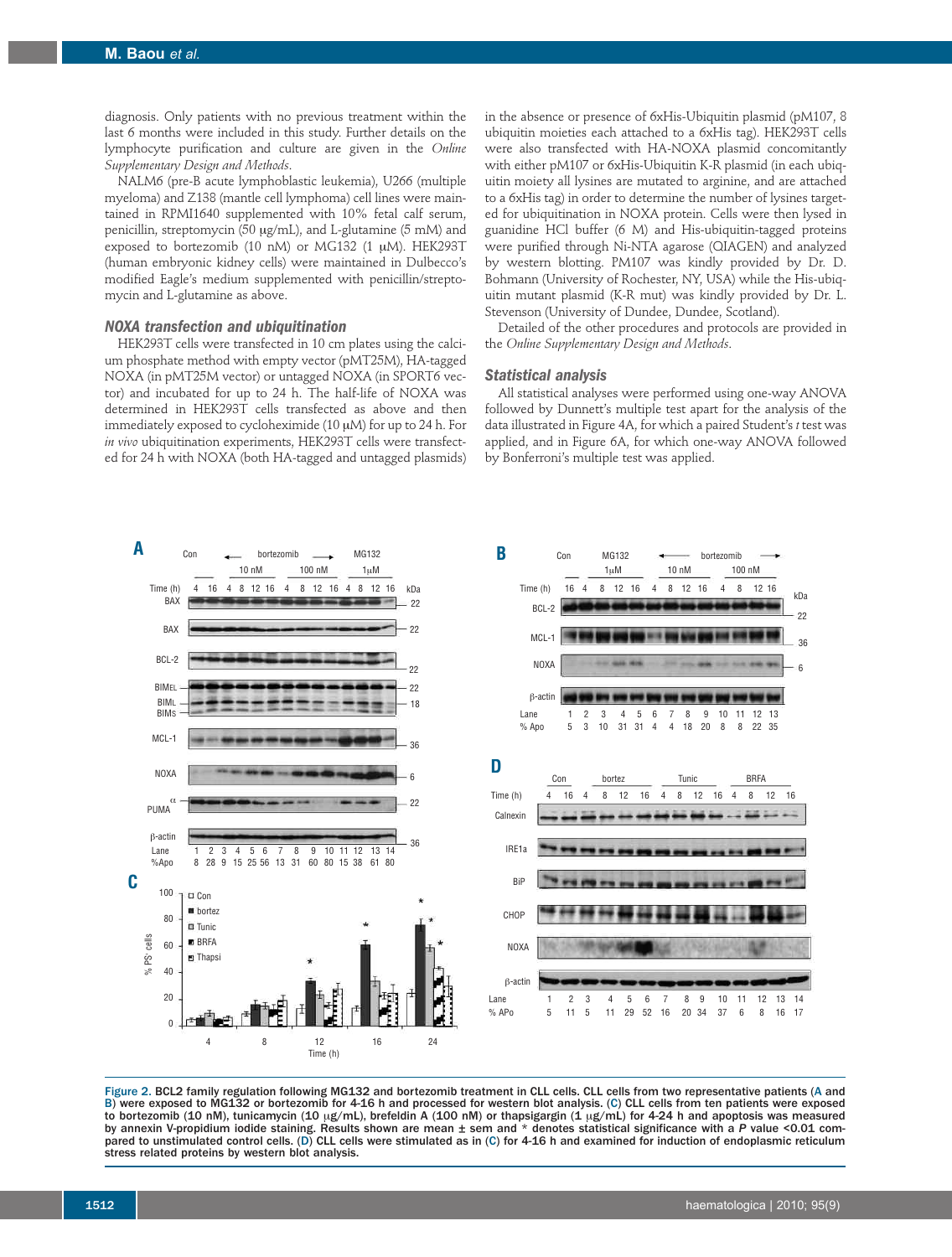# **Results**

# *Bortezomib induces apoptosis in chronic lymphocytic leukemia cells in a time- and concentration-dependent manner*

Both bortezomib and MG132 (used as a positive control) caused a time-dependent induction of apoptosis in CLL cells, as assessed by increases in the percentage of phosphatidylserine-positive cells and in cells with low mitochondrial membrane potential (ΔYm) (Figure 1A and B). Bortezomib and MG132 also efficiently inhibited the proteasome as indicated by a time-dependent accumulation of polyubiquitinated proteins (*Online Supplementary Figure S1A*).

# *Proteasome inhibitors activate the intrinsic pathway of apoptosis in chronic lymphocytic leukemia cells*

The broad spectrum caspase inhibitor, z-VAD.fmk, completely abrogated the induction of apoptosis as assessed by annexin-propidium iodide staining but had no effect on the loss of  $\Delta \Psi$ m (Figure 1C), demonstrating that phosphatidylserine externalization was a downstream event following caspase activation, whereas the loss in ΔYm was largely caspase-independent. In cells exposed only to the solvent (dimethylsulfoxide), caspase-9, -8 and -3 were present predominantly as their unprocessed zymogens (Figure 1D, lanes 1-5). Following exposure to bortezomib (10 and 100 nM), caspase-9 was processed to its p37/p35 fragments at 6 or 8 h after treatment (Figure 1D, lanes 19-25) followed by further processing to two uncharacterized bands, p22/p20, as previously observed in CLL cells. <sup>20</sup> Caspase-9 cleavage preceded cleavage of caspase-3 to its p20, p19 and p17 large subunits (Figure 1D, lanes 19-25). Bortezomib also induced processing of caspase-8 to its p43/41 subunits but only after 16 h of exposure (Figure 1D, lanes 20 and 25) suggesting that the main caspases activated following bortezomib treatment, responsible for induction of cell death, are caspase-9 and - 3 (Figure 1D, lanes 20 and 25). Similar results were obtained following exposure of cells to MG132 (Figure 1D). Both bortezomib and MG132 caused time-dependent losses of mitochondrial cytochrome c, HtrA2 and Smac accompanied by increases in the cytosolic levels of these proteins (Figure 1E). Bortezomib (10-100 nM) also induced a time-dependent activation of both BAK and BAX (*Online Supplementary Figure S1B and data not shown*). Taken together these data demonstrate that bortezomib induces caspase-dependent apoptosis in CLL cells, primarily through the intrinsic pathway, with caspase-9 being the initiator caspase.

# *Proteasome inhibitors induce NOXA in chronic lymphocytic leukemia cells*

The intrinsic pathway is regulated by the levels of BCL-2 family members and their interactions. Exposure to bortezomib or MG132 revealed that BAX, BAK and BCL2 levels remained largely unchanged at all time points tested whereas the levels of MCL1 increased 4-8 h after exposure (Figure 2A and B), most probably due to inhibition of its rapid proteasomal degradation. <sup>21</sup> At 12-16 h after stimulation, levels of MCL1 started to decline, most probably due to caspase-3-mediated cleavage corresponding to induction of extensive apoptosis. <sup>22</sup> Some decrease was observed in BIM and PUMA, particularly when extensive

apoptosis was observed (Figure 2A), compatible with PUMA being a caspase substrate. <sup>3</sup> Both bortezomib and MG132 caused marked increases in NOXA protein as early as 4 h after stimulation (Figure 2A). The increase in NOXA protein correlated well with the efficiency of bortezomib and MG132 in inducing apoptosis because in a patient who responded very poorly to both drugs, there was a minimal increase in NOXA (Figure 2B).

# *Bortezomib and endoplasmic reticulum stress*

Exposure to bortezomib results in induction of endoplasmic reticulum stress and the unfolded protein response, thereby inducing death of some types of cells. 14,18 Accumulation of misfolded proteins in the endoplasmic reticulum results in activation of the three major signaling branches of the unfolded protein response, including inositol-requiring protein-1 (IRE1), leading to activation of genes such as *CHOP/GADD153*, to protect cells from endoplasmic reticulum stress; however, if homeostasis cannot be restored, the unfolded protein



Figure 3. CLL cells are resistant to endoplasmic reticulum stress. (A) Untreated CLL cells retained a normal ultrastructure, with compact mitochondria and few endoplasmic reticulum cisternae, even after incubation for 16 h. (B and C) Exposure to bortezomib (10 nM) for 16 h resulted in many apoptotic cells containing swollen mitochondria with ruptured outer membranes (arrowheads) and flocculent densities (arrows) within the mitochondrial matrix. (D) Treatment with tunicamycin (10  $\mu$ g/mL) resulted in a mild swelling of mitochondria within 4 h and a slight decrease in the electron density of the mitochondrial matrix but no loss of matrix granules. The endoplasmic reticulum (arrowheads) was indistinguishable from that of control cells. [bars =  $1\mu$ m].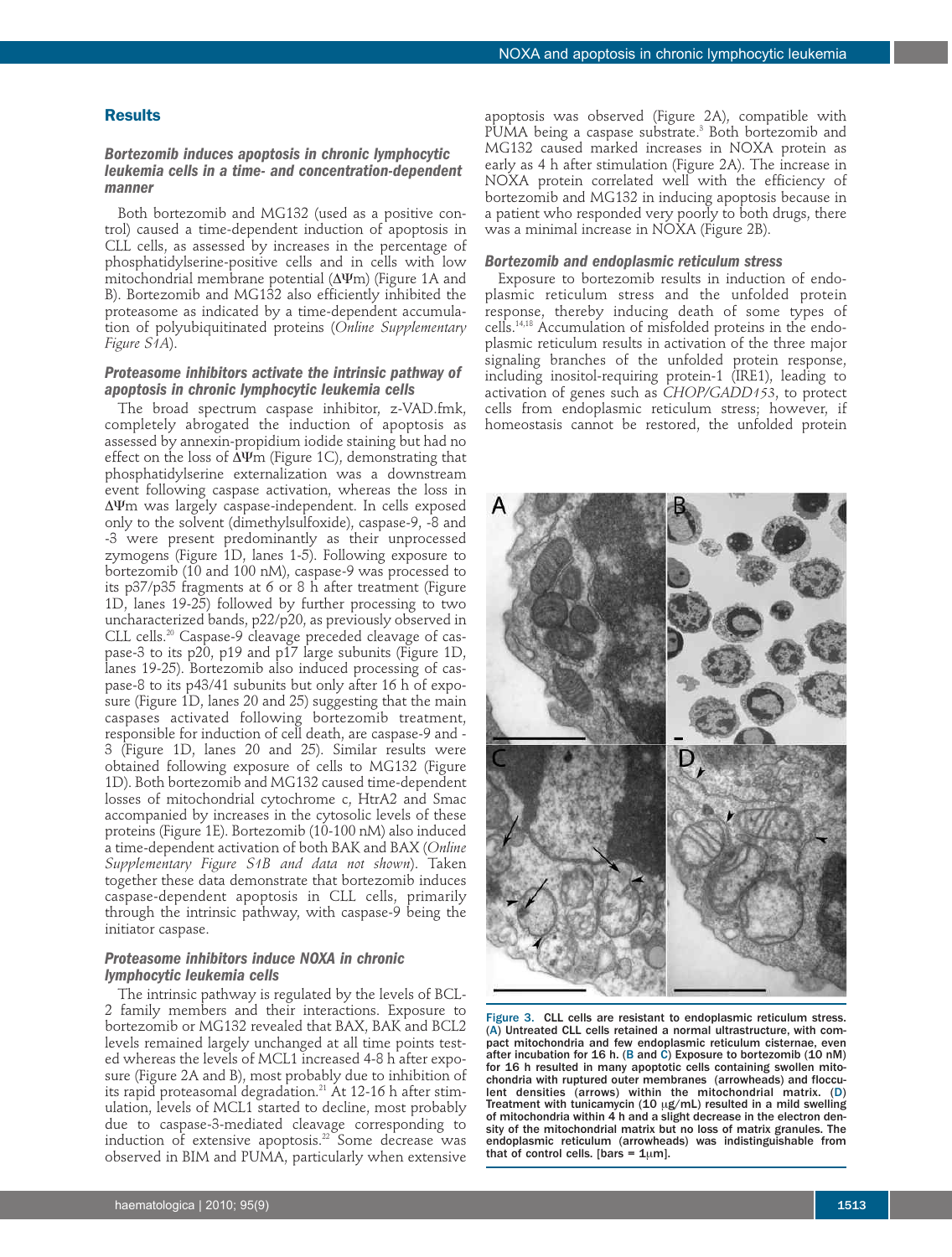

Figure 4. Regulation of NOXA in CLL cells. (A) Quantitative real time polymerase chain reaction results for *NOXA* mRNA levels from CLL cells, from seven patients, which were exposed to MG132 or bortezomib (B10: 10 nM, B100: 100 nM). Results represent the mean ± sem of the relative fold change in NOXA to GAPDH mRNA levels as calculated by the 2<sup>-ΔΔCt</sup> method and \* denotes statistical significance with a P value <0.01 compared to unstimulated control cells. (B) CLL cells were exposed to MG132 or bortezomib for 1-8 h and NOXA induction assessed. (C) CLL cells were exposed to MG132 or bortezomib and examined for slower migrating bands immunoreactive with an anti-NOXA monoclonal antibody. (D) CLL cells were exposed to CD154L-expressing L cells plus interleukin-4 (15 ng/mL) overnight before being exposed to MG132. In panels (C-D), the presence of one or two asterisks indicates probable mono- and di-ubiquitinated NOXA, respectively.

response can induce apoptosis. <sup>23</sup> As endoplasmic reticulum stress may also result in up-regulation of NOXA, $^{\scriptscriptstyle 24}$ CLL cells were also exposed for up to 24 h to bortezomib (10 nM) as well as tunicamycin, brefeldin A and thapsigargin as positive controls. Tunicamycin induced apoptosis in a time-dependent manner, whereas brefeldin A was much less potent (Figure 2C and *data not shown*). Calnexin and IRE1α remained unchanged following exposure to bortezomib, tunicamycin or brefeldin A (Figure 2D), whereas CHOP and BiP were weakly increased in some but not all patients tested (Figure 2D and *data not shown*). Induction of NOXA was only observed in response to bortezomib, thus probably excluding the involvement of up-regulation of endoplasmic reticulum transcription factors in the induction of NOXA in CLL cells (Figure 2D). MG132 can induce the formation of vacuoles as an indicator of endoplasmic reticulum involvement. <sup>25</sup> Finally, using electron microscopy, no abnormalities were detected in response to bortezomib after 4 h or 8 h but an increase in apoptosis was observed after 12 h and was much more common at 16 h (Figure 3B) when almost 50% of the cells contained swollen mitochondria with ruptured outer membranes. These ruptured membranes were largely restricted to cells with an electron-lucent cytoplasm and often coincided with the presence of flocculent densities within the mitochondrial matrix (Figure 3C), characteristic of secondary necrosis. In contrast, treatment with tunicamycin resulted in mild swelling of mitochondria within 4 h, which was usually associated with a slight decrease in the electron density of the mitochondrial matrix (Figure 3D). This

change did not involve the loss of mitochondrial matrix granules and all other organelles, including the endoplasmic reticulum, maintained a normal morphology. Similar cells were present after treatment for 8-16 h but there was an increased incidence of apoptosis and secondary necrosis, particularly after 16 h. Thus none of the agents utilized in the present study induced significant endoplasmic reticulum stress in CLL cells and our data do not, therefore, support the hypothesis that bortezomib-induced endoplasmic reticulum stress is a major mechanism by which bortezomib induces either NOXA or apoptosis in CLL cells.

#### *Mechanisms of NOXA protein induction*

Although *NOXA* was originally described as a p53-regulated gene, <sup>26</sup> it can also be induced in a p53-independent manner. Neither apoptosis nor NOXA protein increase was significantly affected in a CLL patient with a frameshift deletion in one *TP53* allele and a mutation in the second, suggesting that *TP53* is not involved in the transcriptional regulation of NOXA (*Online Supplementary Figure S2*) in agreement with previous observations in cell lines. <sup>14</sup> To determine whether NOXA protein induction was due to transcriptional induction or post-translational regulation, *NOXA* mRNA levels were measured by reverse transcriptase polymerase chain reaction. We considered that induction of transcription was indicated by a greater than two-fold increase in *NOXA* mRNA relative to *GAPDH*, which served as the control mRNA. No induction of *NOXA* transcription was observed for up to 12 h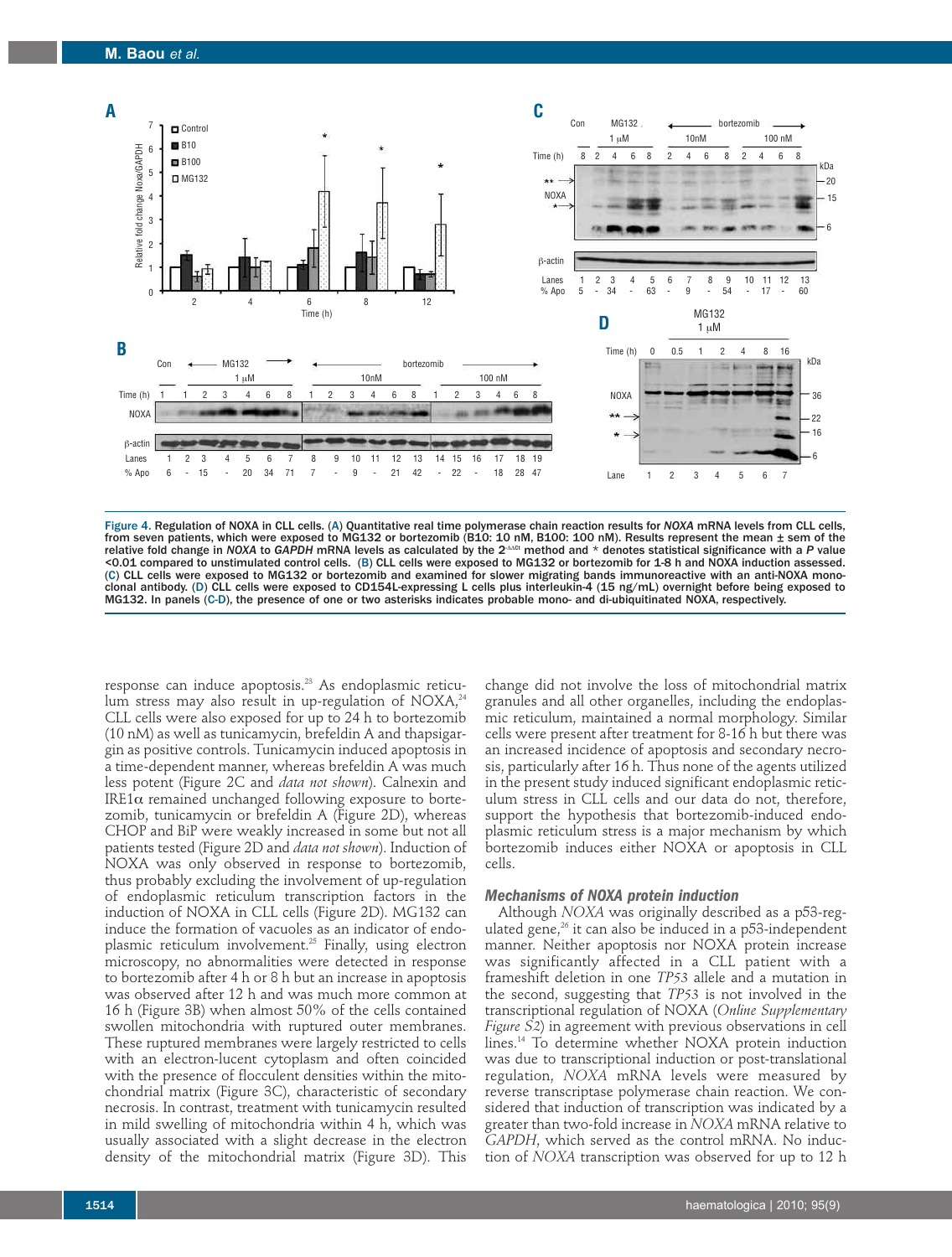

Figure 5. Ubiquitination of NOXA. (A) HEK293T cells were left untransfected or were transfected with HA-tagged NOXA for 24 h and the halflife of both endogenous and exogenous NOXA was determined in the presence of cycloheximide (10 µM). (B) Freshly isolated CLL cells from a patient who expressed basal levels of NOXA were exposed to cycloheximide and the half-life of NOXA was determined by western blotting. (C and D) HEK293T cells were left untransfected (lane 1) or were transfected with empty vector (Vector), HA-tagged NOXA, or untagged NOXA (NOXA-SP) concomitantly with 6xHis-tagged wild type ubiquitin (pM107) for 24 h as indicated. MG132 (1  $\mu$ M) was added 8 h before harvesting as indicated. Lysates were purified through Ni-NTA agarose beads and analyzed by western blotting using either (C) anti-NOXA or (D) anti-HA antibody. Black arrows indicate ubiquitination of endogenous NOXA. (E) HEK293T cells were left untransfected or were transfected with HA-tagged NOXA (HA-NOXA) concomitantly with pM107 or with 6xHis-tagged ubiquitin bearing plasmid in which all lysines were mutated to arginine (K-R mut) for 24 h. Lysates were purified through Ni-NTA agarose beads and analyzed by western blotting using anti-NOXA antibody. Black arrows indicate mono-ubiquitinated NOXA protein.

following exposure to bortezomib, whereas MG132 strongly increased *NOXA* mRNA after 6 h (Figure 4A). Neither bortezomib nor MG132 induced transcription of the *TP53* gene at any time tested whereas they both induced transcription of *MCL1* and *Dnmt1* (DNA methyltransferase 1) genes 2 h after stimulation (*Online Supplementary Figure S3A-C*). These results exclude experimental limitations being responsible for not detecting *NOXA* mRNA induction at early time points (2-4 h) (Figure 2A). Time-course studies revealed an increase in NOXA protein at 1 and 2-4 h following exposure to MG132 and bortezomib, respectively (Figure 4B), suggesting that NOXA protein was regulated at a post-translational level. Interestingly, exposure of CLL cells to proteasome inhibitors resulted in an increase in three slower migrating immunoreactive proteins of approximately 12- 24 kDa (Figure 4C), indicating possible ubiquitination of NOXA. Similar higher mobility bands following exposure

to bortezomib were also detected in highly proliferating cells such as NALM6 and Z138 (*Online Supplementary Figure S4*). The appearance of these higher mobility bands coincided with significant induction of apoptosis. To completely exclude the possibility that these slower migrating bands were caspase-mediated cleavage by-products, CLL cells were cultured with CD154-expressing L cells. CLL cells cultured in this way were completely resistant to both spontaneous and MG132 (1 µM)-induced apoptosis for up to 16 h. Exposure of these CLL cells to MG132 resulted in a time-dependent accumulation of NOXA and the appearance of slower migrating bands of approximately 14 and 22 kDa (Figure 4D). These results strongly support the suggestion that in the absence of any apoptosis, exposure of CLL cells to a proteasome inhibitor results in the accumulation of NOXA together with modified species of NOXA of a size compatible with mono- and diubiquitinated NOXA.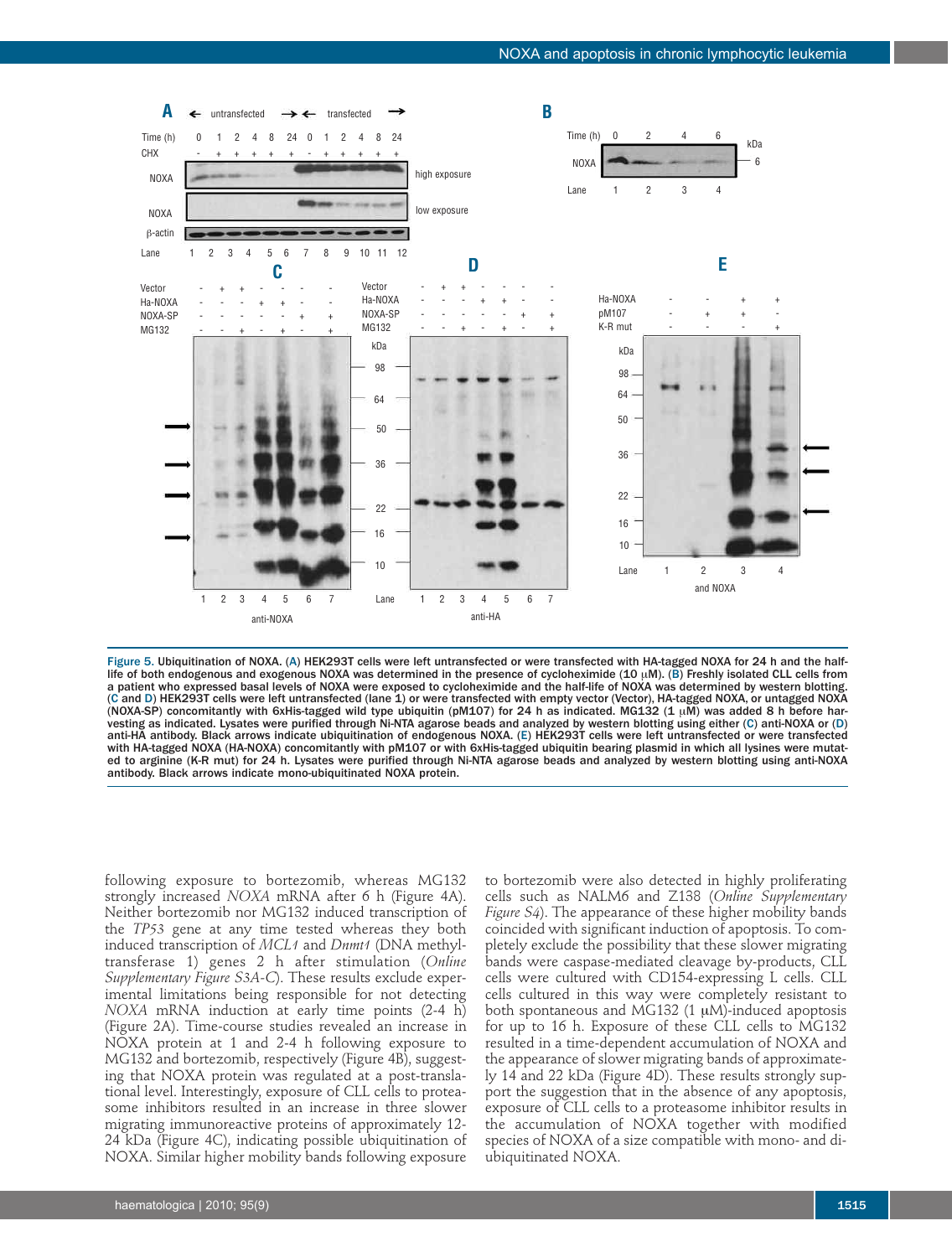

Figure 6. NOXA siRNA abrogates bortezomib-induced apoptosis in CLL cells. (A) CLL cells from nine patients were transfected with either NOXA siRNA or the negative control siRNA 1 before exposure to bortezomib (10 nM, B10) for 16 h. Apoptosis was measured by TMRE and phosphatidylserine externalization and the results shown are the mean ± sem; \* denotes statistical significance with a *P* value <0.05 compared to bortezomib or bortezomib plus control siRNA exposed cells. (B) CLL cells from one patient were exposed as above and processed for western blot analysis. The proform and cleaved caspase-3 subunits are indicated. (C and D) CLL cells from seven patients were exposed to bortezomib (10 nM, B10) or seliciclib (10 µM) either alone or in combination for 4-16 h. Apoptosis was measured either by (C) TMRE or (D) annexin V-propidium iodide staining. Results shown are the mean ± sem and \* denotes statistical significance with a *P* value <0.05 compared to untreated cells. (E) CLL cells from one representative patient were stimulated as in (C and D) and were processed for western blot analysis.

#### *Ubiquitination of NOXA protein*

Our data suggest that NOXA is ubiquitinated and degraded through the proteasome. Indeed when HEK293T cells were transfected with HA-tagged NOXA in the presence of cycloheximide, the half life of both endogenous and exogenous NOXA was approximately 1- 2 h (Figure 5A). Although the majority of unstimulated CLL cells express low to undectable levels of NOXA protein, some patients show weak basal NOXA expression. In these latter cases, the half life of NOXA was also less than 2 h (Figure 5B). To prove that NOXA was ubiquitinated, HEK293T cells were co-transfected with a 6xHis-Ubiquitin-bearing plasmid (pM107) together with either untagged NOXA (NOXA-SP) or HA-tagged NOXA bearing plasmids. Both endogenous and exogenous NOXA were extensively ubiquitinated (Figure 5C, lanes 2, 4 and 6). Using an HA-specific antibody, bands corresponding to those of NOXA and its ubiquitinated products appeared only in cells transfected with HA-tagged NOXA (Figure 5D, lanes 4 and 5) but not with untagged NOXA (Figure 5D, lanes 6 and 7), further confirming that these are *bona fide* NOXA products. Further substantiation that these bands represented ubiquitinated NOXA was pro-

vided by the finding that these bands (especially the ones above 70 kDa representing polyubiquitinated NOXA) increased in intensity following exposure to MG132 (Figure 5C, lanes 3, 5 and 7). To determine how many primary sites for ubiquitination exist in NOXA, HEK293T cells were co-transfected with HA-tagged NOXA and pM107 or a ubiquitin-bearing plasmid in which all lysine residues had been mutated to arginine (K-R mut). These site-specific mutations allow ubiquitin to bind, via its Cterminus (G76), to NOXA forming only monoubiquitin conjugates, as the absence of lysines in ubiquitin (K-R) prevents the formation of polyubiquitin chains. <sup>27</sup> Use of this mutated ubiquitin plasmid revealed that NOXA contains three principal lysines residues that are targeted for ubiquitination (Figure 5E, lane 4).

# *Effect of NOXA short interfering RNA on bortezomib- induced apoptosis in chronic lymphocytic leukemia cells*

To ascertain, more precisely, the role of NOXA in bortezomib-induced apoptosis in CLL cells, we used NOXA short interfering RNA (siRNA). Transfection of NOXA siRNA but not a negative control siRNA caused a decrease in bortezomib-induced apoptosis (Figure 6A) and this inhi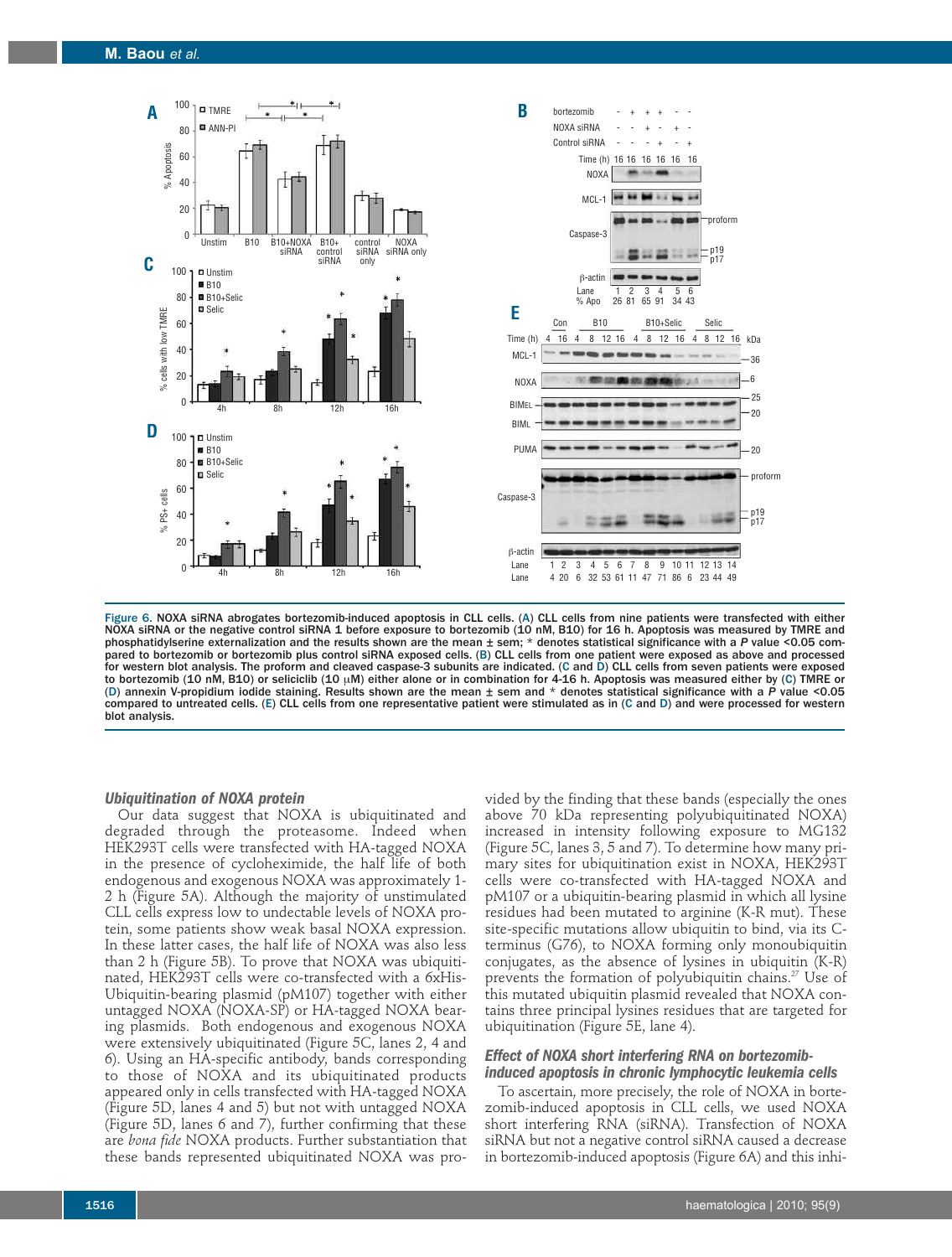bition may be an underestimate due to the cytotoxicity caused by nucleofection alone. NOXA siRNA but not the control siRNA caused a marked decrease in bortezomibinduced accumulation of NOXA and processing of caspase-3 (Figure 6B). When NOXA siRNA was present, higher levels of MCL1 protein were observed in the presence of bortezomib (Figure 6B), possibly due to inhibition of either caspase-3-mediated cleavage or proteasomal-mediated degradation of MCL1 in the absence of NOXA. 21,22,28 Similar stabilization of MCL1 was observed following exposure of CLL cells to MG132 in the presence of NOXA siRNA (*Online Supplementary Figure S5A and B*). We, therefore, investigated whether down-regulation of MCL1 using seliciclib29,30 would enhance bortezomib-induced apoptosis in CLL cells. Bortezomib (10 nM), when combined with seliciclib (10  $\mu$ M), induced apoptosis as early as 4 h after stimulation (Figure 6C and D). In the presence of seliciclib, bortezomib caused an earlier and/or stronger induction of both NOXA protein and caspase-3 cleavage and resulted in weaker stabilization of MCL1 protein at all times tested (Figure 6E, compare lanes 4-6 to 8-10). In conclusion, down-regulation or inhibition of MCL1 further increases the sensitivity of CLL cells to bortezomib.

#### **Discussion**

In this study we found that bortezomib induces apoptosis in CLL cells exclusively by perturbation of mitochondria and activation of the intrinsic pathway. In contrast to multiple myeloma cells, bortezomib failed to significantly induce proteins involved in endoplasmic reticulum stress, such as BiP and CHOP (Figure 2). <sup>19</sup> In our study CLL cells appeared relatively resistant to endoplasmic reticulum stress, possibly because of their rather limited endoplasmic reticulum network, their low rates of protein synthesis and low levels of death associated protein kinase (DAPK), <sup>31</sup> which is required for endoplasmic reticulum stress-induced apoptosis. <sup>32</sup> The refractory nature of CLL cells to endoplasmic reticulum stress may also be due to their lack of XBP-1 expression. XBP1 is cleaved by IRE1 to XBP1s, which transcriptionally regulates several proteins involved in the unfolded protein response. <sup>33</sup> Our results support the hypothesis that CLL cells are markedly resistant to endoplasmic reticulum stress and that the proteasome inhibitors induce apoptosis primarily by activating the mitochondrial pathway.

Activation of this pathway in CLL cells was found to be regulated through an increase in NOXA protein, which preceded the release of cytochrome *c*, HtrA2 and Smac and caspase-3 activation. Induction of NOXA was largely independent of transcription, since increases in NOXA protein occurred in the absence of or earlier than increases in *NOXA* mRNA levels (Figure 4A and B). Because we found that CLL cells expressed higher basal levels of *NOXA* mRNA compared with *PUMA* or *MCL1* mRNA as

previously described, 34,35 our data are compatible with the hypothesis that there is sufficient *NOXA* mRNA present to account for new protein synthesis and that bortezomib inhibits the continuous turnover of NOXA protein. We found that NOXA is a shortlived protein ( $t_{1/2}$ ~1-2 h), extensively ubiquitinated and rapidly degraded by the proteasome (Figure 5). To our knowledge, this is the first demonstration of NOXA ubiquitination and proteasome-mediated degradation in intact cells. NOXA binds preferentially to MCL1 and promotes its degradation, possibly by the E3 ubiquitin ligase, Mule. 36,37 BH3-only proteins are critical for the initiation of apoptosis and their activity is known to be tightly controlled both by transcriptional and posttranslational mechanisms. <sup>38</sup> Prior to this study, BIM was the only BH3-only protein known to be regulated posttranslationally by the ubiquitin proteasome system. <sup>39</sup> Our results now demonstrate that NOXA is also regulated by the ubiquitin proteasome system, highlighting an additional tier of regulation of BH3-only proteins.

Using NOXA siRNA in CLL cells, we demonstrated a critical role for NOXA in proteasome inhibitor-induced apoptosis in CLL cells, in agreement with data from other cell types including melanoma and mantle cell lymphoma. 14,17 Thus, with regards to CLL cells, we propose that NOXA protein binds to MCL1 and displaces it from BAK. <sup>36</sup> BAK will then undergo a conformational change resulting in the release of cytochrome c and caspase activation. The displaced MCL1 may be susceptible to proteasomal degradation or caspase cleavage<sup>21,22</sup> leading to the observed decrease in MCL1 protein at later times (Figure 2A). Given the critical role of NOXA in mediating bortezomib-induced apoptosis, our data suggest that the efficiency of bortezomib in treating CLL could be significantly enhanced if it were to be combined with novel agents, such as histone deacetylase inhibitors and cyclin-dependent kinase inhibitors, such as seliciclib or flavopiridol, which increase NOXA or down-regulate MCL1. 29,30,40

#### **Authorship and Disclosures**

MB performed research and contributed to the data analysis and manuscript writing. SLK, MB and MV performed research and analyses. DD performed electron microscopy. RW and AM contributed with patients' samples and analyses. EE provided some analytic tools and helped to write the manuscript. MJSD contributed with patients' data and manuscript writing. GMC designed research and contributed to data analysis and manuscript writing.

*The information provided by the authors about contributions from persons listed as authors and in acknowledgments is available with the full text of this paper at www.haematologica.org.*

*Financial and other disclosures provided by the authors using the ICMJE (www.icmje.org) Uniform Format for Disclosure of Competing Interests are also available at www.haematologica.org.*

# **References**

1. Damle RN, Ghiotto F, Valetto A, Albesiano E, Fais F, Yan XJ, et al. B-cell chronic lymphocytic leukemia cells express a surface membrane phenotype of activated, antigen-experienced B lymphocytes. Blood. 2002;99(11):4087-93.

2. Rassenti LZ, Jain S, Keating MJ, Wierda WG, Grever MR, Byrd JC, et al. Relative value of ZAP-70, CD38, and immunoglobulin mutation status in predicting aggressive disease in chronic lymphocytic leukemia. Blood. 2008;112(5):1923-30.

3. Inoue S, Riley J, Gant TW, Dyer MJ, Cohen GM. Apoptosis induced by histone deacetylase inhibitors in leukemic cells is